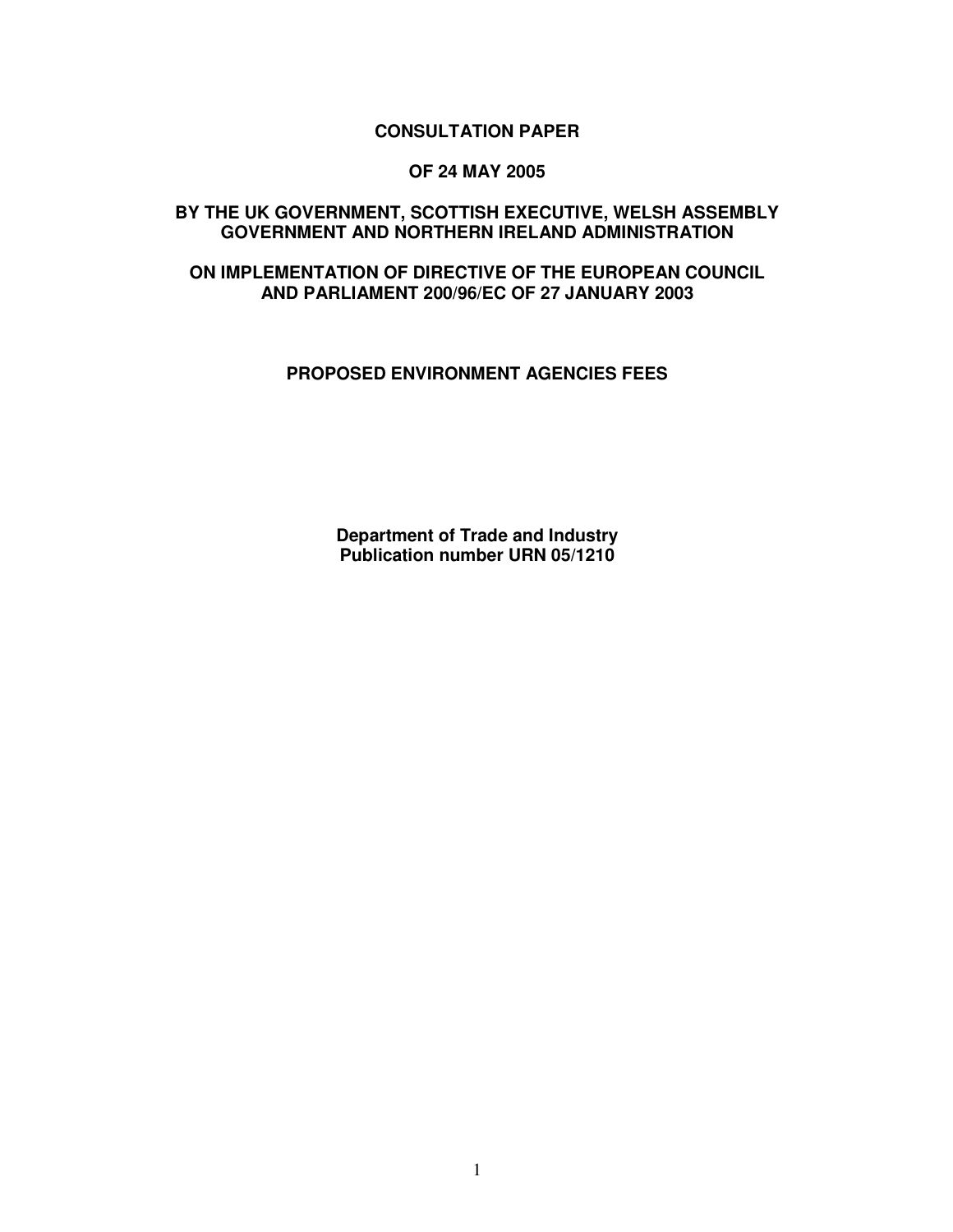# **Contents**

- **Section 1: Introduction**
- **Section 2: Agencies' responsibilities**
- **Section 3: Agencies' proposed fees**
- **Summary of consultation questions**
- **Annex – Code of Practice on Consultation**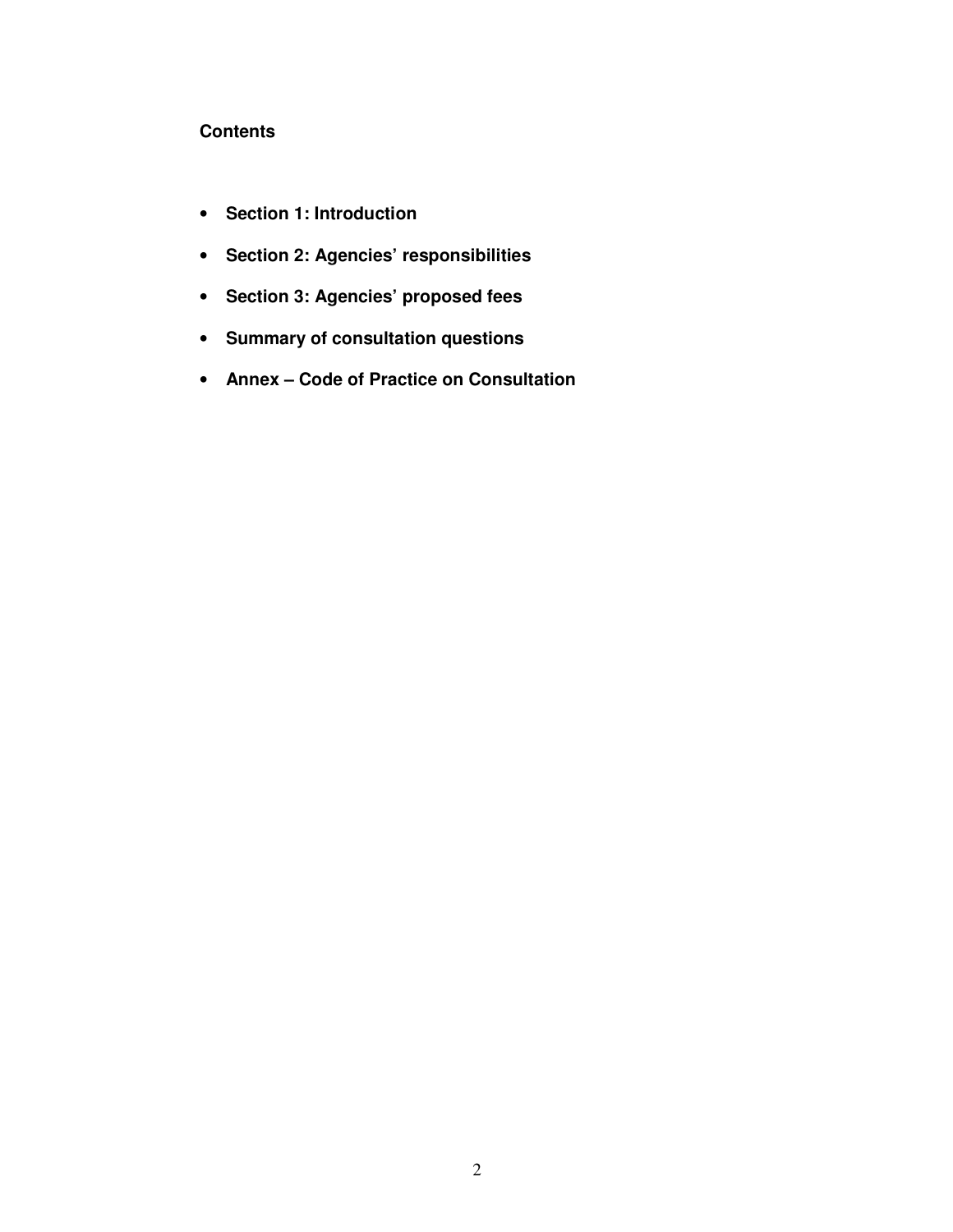# **SECTION 1: INTRODUCTION**

- 1. This consultation paper seeks your views on the fees which the Environment Agency (England and Wales) (EA), the Scottish Environment Protection Agency (SEPA) and the Northern Ireland Environment and Heritage Service propose to charge to recover their costs in carrying out their intended roles and responsibilities in relation to the Waste Electrical and Electronic Equipment (WEEE) (Producer Responsibility) Regulations.
- 2. This consultation is being undertaken by the UK Government in conjunction with the Scottish Executive, Welsh Assembly Government and Northern Ireland Administration.
- 3. Your views are invited in response to this consultation by **Wednesday 22 June 2005**.
- 4. This consultation follows the previous one, between 30 July 29 October 2004, on the draft WEEE Regulations and accompanying nonstatutory Guidance. The Government is now working towards final implementing legislation and guidance for the transposition of the European legislation into national law.
- 5. The Government has announced its timetable for the making of these Regulations this summer and for the practical implementation of the Directive's obligations on producers and distributors/retailers of electrical and electronic equipment in January 2006. More details are available on the DTI website at: www.dti.gov.uk/sustainability/weee/index.htm. The Government also announced that it planned this further short consultation on Agency fees as part of this implementation approach.
- 6. At the previous stage of consultation last year, certain policy decisions were still to be finalised, including on how a UK register of producers putting electrical and electronic equipment onto the market, as required by the WEEE Directive, would be set up. However, following the previous consultation, the Government's policy is now settled. The Environment Agencies will register producers. This will complement their other responsibilities under the implementing Regulations.
- 7. This short, additional consultation now invites your views on proposed fees for the Agencies to recover their costs in providing a registration and monitoring service.

## **How to Respond to this Consultation**

8. You can obtain hard copies of this consultation paper by contacting:

Gordon Tarrant Sustainable Development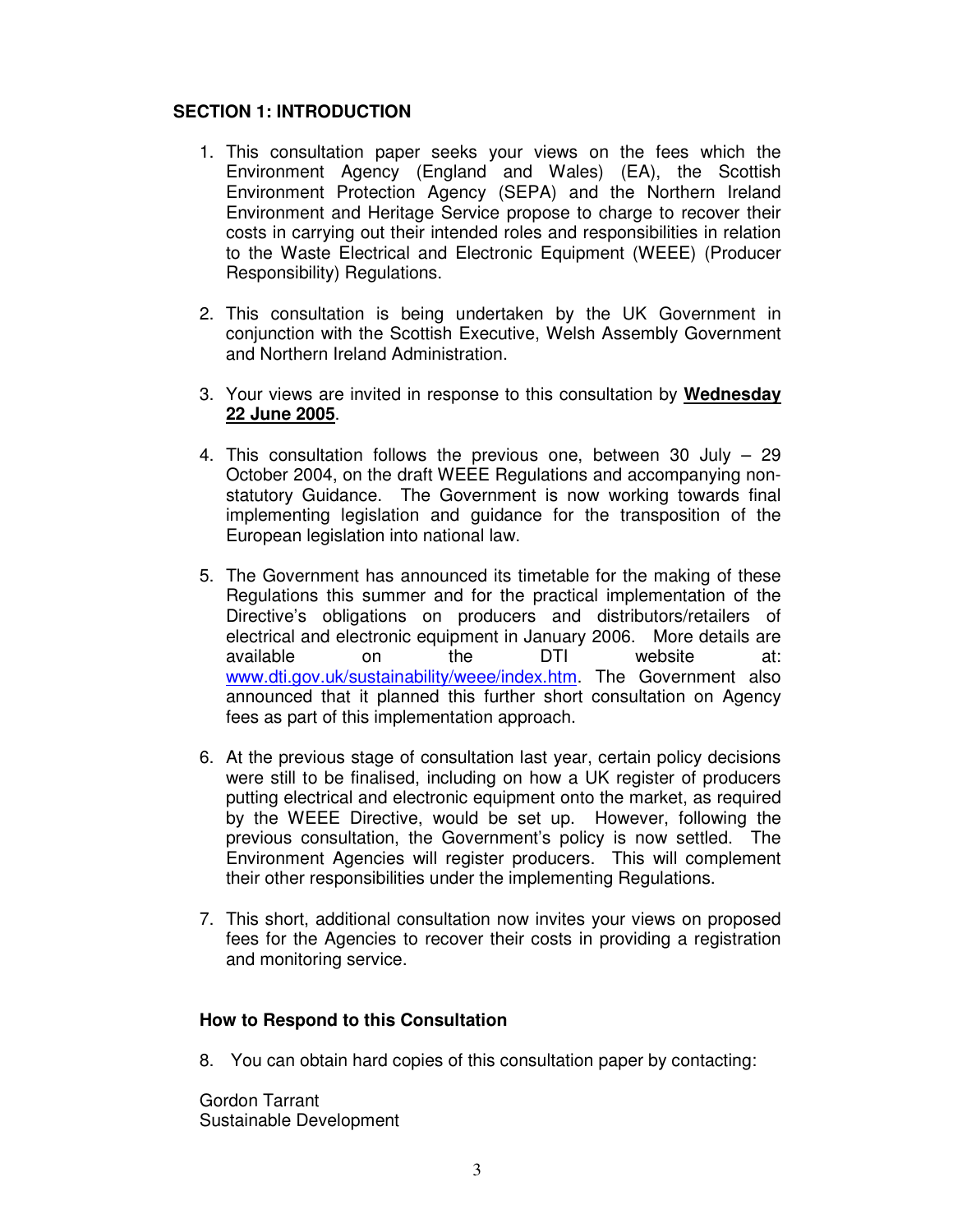Department of Trade and Industry Bay 430 151 Buckingham Palace Road London SW1W 9SS

gordon.tarrant@dti.gsi.gov.uk

Tel: 0207 215 5823 Fax: 0207 215 5835

9. Your views are invited in response to this consultation paper by **Wednesday 22 June 2005**. You may respond to the following:

| <b>For England</b>                                                                                                                                                                                                                          | <b>For Wales</b>                                                                                                                                                                                                                               |
|---------------------------------------------------------------------------------------------------------------------------------------------------------------------------------------------------------------------------------------------|------------------------------------------------------------------------------------------------------------------------------------------------------------------------------------------------------------------------------------------------|
| <b>Gordon Tarrant</b><br>Sustainable Development<br>Department of Trade and Industry<br><b>Bay 430</b><br>151 Buckingham Palace Road<br>London<br>SW1W 9SS<br>weee/rohsresponses@dti.gsi.gov.uk<br>Tel: 0207 215 5823<br>Fax: 0207 215 5835 | Lynda Webb<br><b>Welsh Assembly Government</b><br>Office of the Chief Technology<br>Officer<br>Crown Buildings<br><b>Cathays Park</b><br>Cardiff<br><b>CF10 3NQ</b><br>lynda.webb@wales.gsi.gov.uk<br>Tel: 029 2082 6769<br>Fax: 029 2082 5137 |
|                                                                                                                                                                                                                                             |                                                                                                                                                                                                                                                |
| <b>For Scotland</b>                                                                                                                                                                                                                         | <b>For Northern Ireland</b>                                                                                                                                                                                                                    |
| Gary Gray<br><b>Environment Protection Unit</b><br>The Scottish Executive<br>Mailpoint 11<br>Victoria Quay<br>Edinburgh<br><b>EH6 6QQ</b>                                                                                                   | <b>Maureen Chambers</b><br><b>Environmental Policy Division</b><br>Department of the Environment<br>for Northern Ireland<br>20-24 Donegal Street<br><b>Belfast</b><br>BT1 2GP                                                                  |
| waste.team@scotland.gsi.gov.uk                                                                                                                                                                                                              | Maureen.Chambers@doeni.gov.u<br>k                                                                                                                                                                                                              |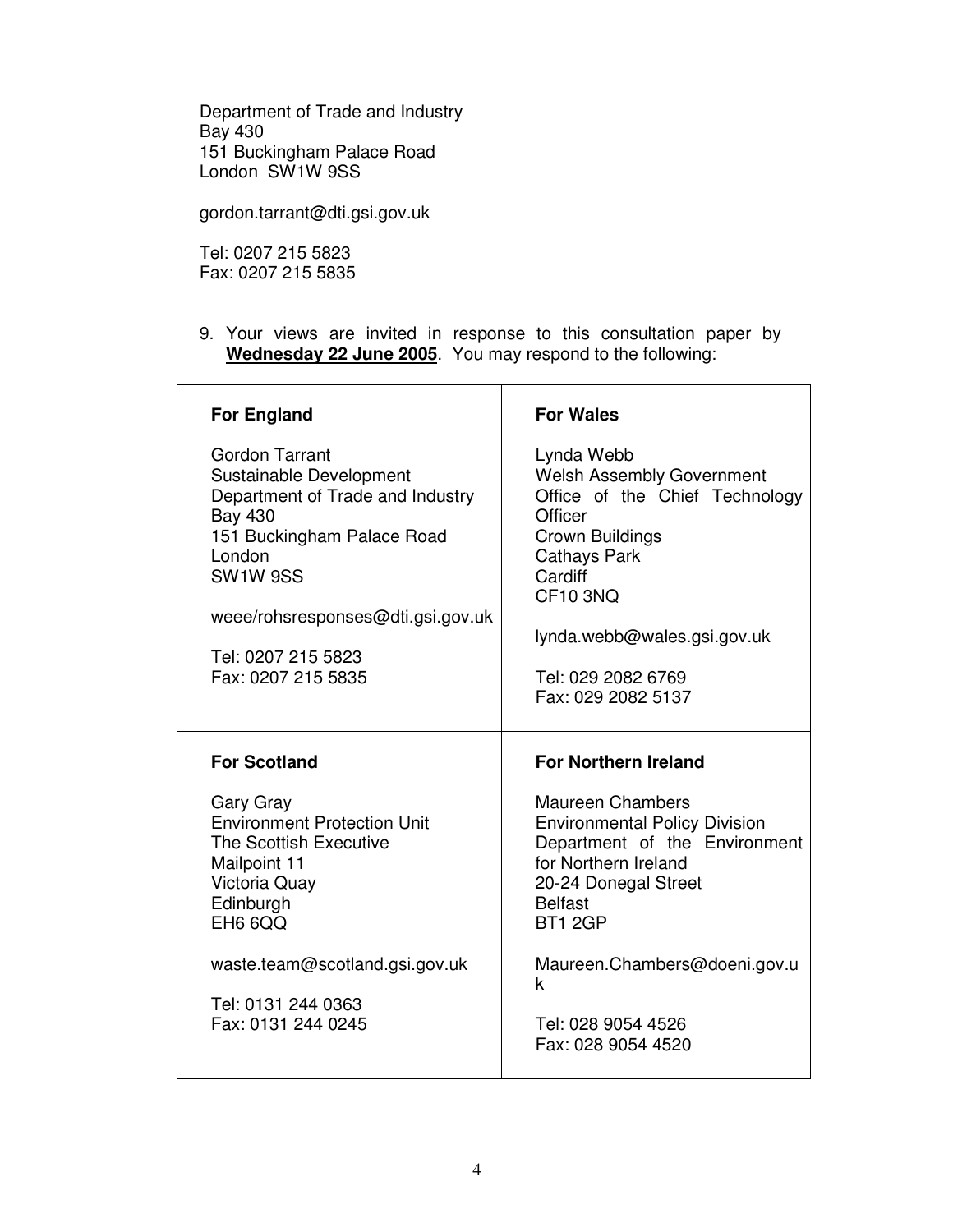10.Responses from representative bodies should include a brief indication of whom they represent

## **Alternative Formats**

11.Other versions of the document in Braille, other languages or audio cassette are available on request.

## **Confidentiality & Data Protection**

- 13.DTI will copy all responses it receives to the Devolved Administrations, DEFRA and other interested Whitehall Departments. Your response may be made public by the DTI. If you do not want all or part of your response or name made public, please state this clearly in the response. Any confidentiality disclaimer that may be generated by your organisation's IT system or included as a general statement in your fax cover sheet will be taken to apply only to information in your response for which confidentiality has been requested.
- 14.Access to information held by or on behalf of DTI is governed by the Freedom of Information Act 2000. Any requests for information received by DTI in relation to this Consultation will be administered accordingly.
- 15.We will handle any personal data you provide appropriately in accordance with the Data Protection Act 1998.

#### **Code of Practice on Consultation**

16.If you have comments or complaints about the way this consultation has been conducted, these should be sent to:

Nick van Benschoten, Consultation Co-ordinator

Department of Trade and Industry Better Regulation Team 1 Victoria Street London SW1H 0ET

E-mail: Nick.vanbenschoten@dti.gsi.gov.uk Tel: 020 7215 6206<br>Fax: 020 7215 8303 020 7215 8303

A copy of the Code of Practice on Consultation is in Annex X.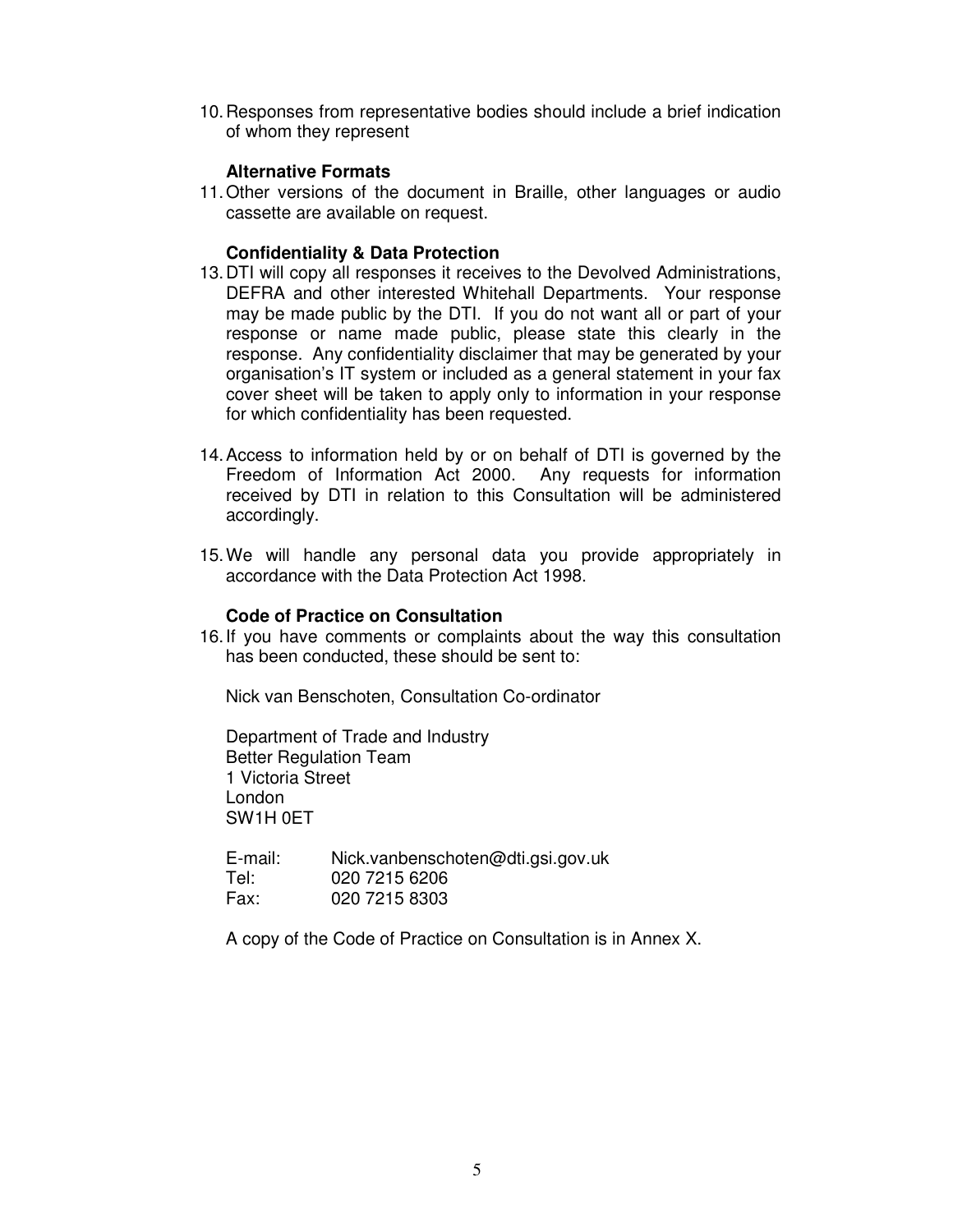# **SECTION 2: AGENCIES' RESPONSIBILITIES**

12.Producers will have a number of obligations under the WEEE Regulations. This Section outlines these and the related Agency functions.

### **Producer registration with one of the Environment Agencies**.

- 13.Producers, i.e UK registered businesses manufacturing, importing and rebranding equipment under their own names and putting electrical and electronic equipment within the scope of the WEEE Directive onto the UK market will have to register. They can do so independently or, alternatively, via a compliance scheme.
- 14.The Agencies will administer the registration of producers. The Agencies will monitor registration. It will be an offence not to register. In this regard, the Agencies will be responsible for enforcement action.
- 15.The Agencies will accept applications from producers and/or compliance schemes acting on their behalf for registration according to the geographic location of the businesses'/compliance schemes' registered offices: e.g. a business or compliance scheme with registered office in either England or Wales should register with the EA whilst those located in Scotland should apply to SEPA; and those in Northern Ireland to the NI EHS. It should be noted that any UK producer may join any UK compliance scheme.
- 16.Producers will be expected to pay an annual registration fee to the appropriate Agency.
- 17.The detailed arrangements for registration are in preparation, and detailed guidance will be issued shortly.

## **Producer annual reporting of data on market presence**

- 18. Producers, or compliance schemes acting on their behalf, will be required to report data on the amount of electrical and electronic equipment within the scope of the Directive which they put onto the UK market, distinguishing, by reasonable estimates<sup>1</sup>, between that destined for household and non-household users.
- 19.Producers will be required to report this data annually to the Agencies. It will be an offence not to do so. The Agencies will monitor the accuracy of the data. The data will then be used by Government to report electrical and electronic equipment put onto the UK market to the European Commission, in line with the Directive's obligations. The reports on the amounts of household equipment will be used by Government to calculate producers' market share-based obligations in relation to household WEEE. Detailed arrangements for this data

<sup>&</sup>lt;sup>1</sup> "Reasonable estimates" here means capable of verification if subject to scrutiny by the Agencies.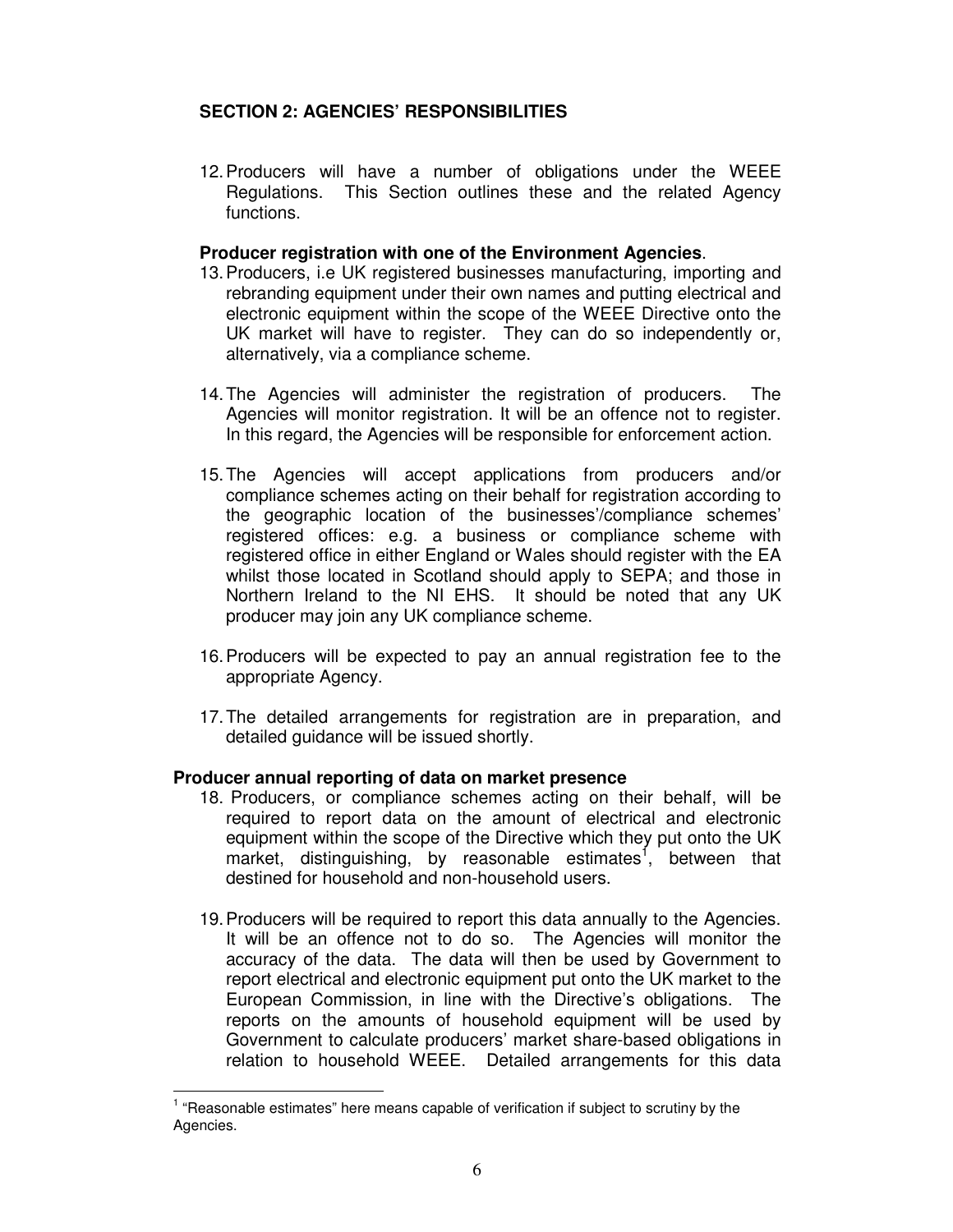reporting are in preparation. They will be the subject of further guidance. Producers should submit their data reports when they register. This market data will be treated with appropriate confidentiality safeguards.

### **Producer obligations to finance collection, treatment, recovery and environmentally sound disposal of WEEE**

- 20. Producers and compliance schemes will have to show annually that they have met their producer responsibility obligations in respect of the WEEE for which they are responsible. The compliance reporting arrangements are in preparation. They will be the subject of further guidance.
- 21.The Agencies will monitor compliance with the treatment and recovery obligations. This will include monitoring the treatment of WEEE and the accuracy of compliance reporting and evidence in terms of recycling, recovery and disposal of WEEE.

#### **Producer compliance schemes**

- 22.Many producers may choose to have their collection, treatment and recovery obligations under the WEEE Regulations met on their behalf by a compliance scheme.
- 23.The Agencies will monitor compliance schemes' discharge of their member's obligations, including the accuracy of their compliance reporting.
- 24.The Agencies will register compliance schemes annually, and will require from them key information to facilitate monitoring and enforcement, including their operator details and membership lists. The Agencies will also coordinate initial approval of schemes' operational plans, involving other Departments, primarily DTI, DEFRA and the Devolved Administrations; and will subsequently monitor delivery of their members' obligations.

#### **Other Agency roles**

- 25.Producers will also have obligations under the Regulations in relation to the marking of products, according to the requirements of the Directive, and to make available information to assist towards reuse and treatment of new types of equipment put onto the market. The Agencies will monitor producers' obligations in these contexts.
- 26.In instances where non-household users of equipment have obligations in relation to the treatment and recovery of non-household WEEE they will be expected to report on this to the Agencies.

#### **Distributor (i.e. retailer) compliance scheme**

27.Following the previous consultation on the draft Regulations and nonstatutory Guidance, the Government has been reviewing its approach to the arrangements for approval of a distributor (i.e. retailer)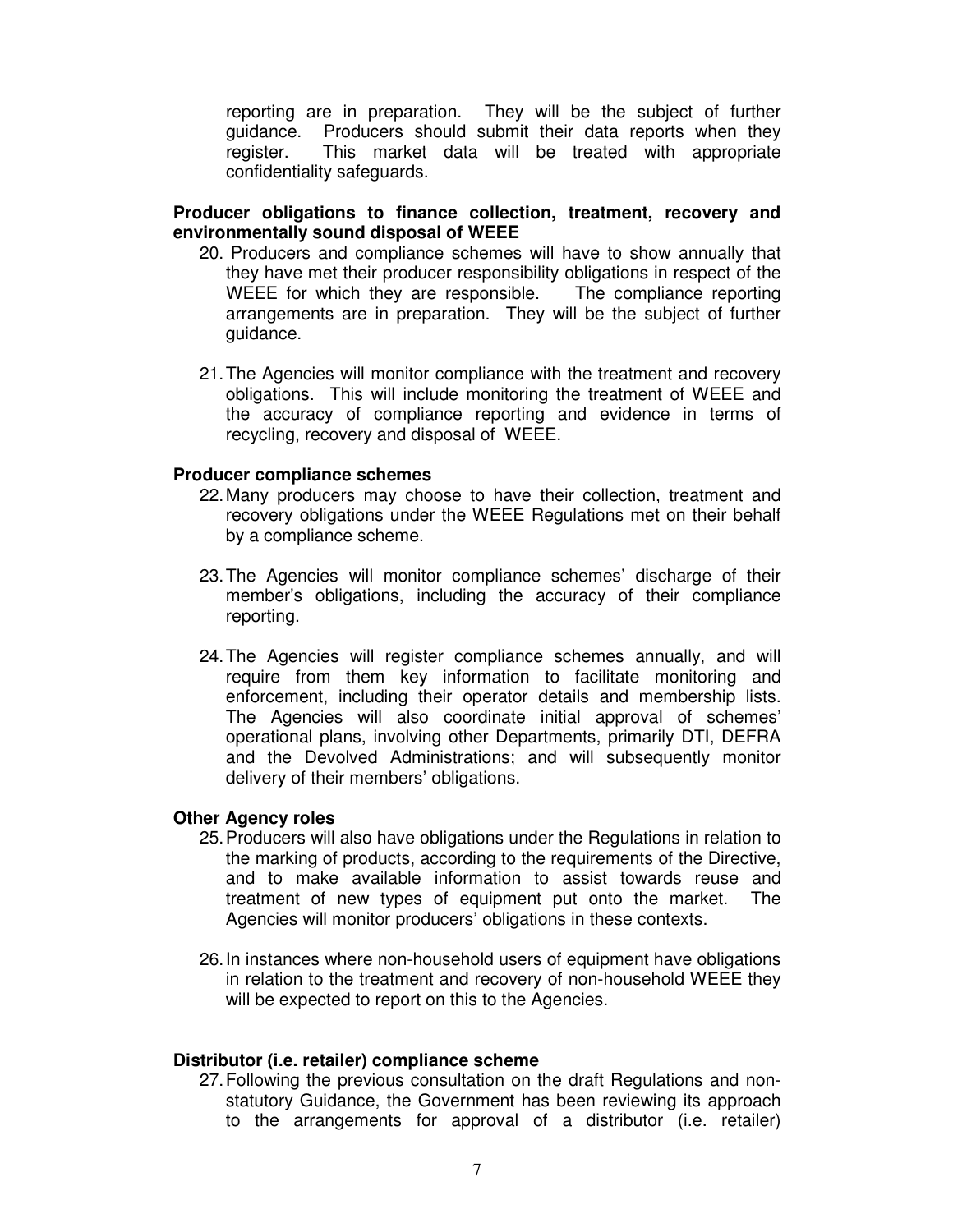compliance scheme or schemes. The Government's intention is now for a scheme proposal, including detailed proposals for supporting a collection network, to be subject to approval by the Secretary of State for Trade and Industry. The scheme would be registered for monitoring purposes by the Environment Agency.

- 28.The Directive requires Member States to establish an adequate network of collection points to facilitate the return of WEEE by last holders. The Directive's default in this context is in-store take-back on an "old for new" basis. Member States may depart from this provided an adequate network is established. The Government has been working with retail organisations to determine the best means by which the UK can establish an adequate network of collection points for WEEE. The Government has encouraged retail organisations to maximise participation in a retail compliance scheme as a positive alternative to in-store take-back to spread the burden of costs in relation to the separate collection of WEEE.
- 29.Some retailers have called for the Government to establish a register of retailers selling electrical and electronic equipment to assist the prosecution of retailers who do not provide in-store take-back or alternatives to in-store take-back. The Directive does not require Member States to draw up a register of retailers, and the Government is not aware of other Member States currently proposing to do this.
- 30.It is not clear how many retailers currently sell electrical and electronic equipment within the UK. The British Retail Consortium estimates there are over 300,000 retail outlets in the UK, and because of the scope of the Directive, the Government thinks that a significant number of these could require registration. The Agencies estimate that, to register, monitor and enforce in-store take-back obligations, each retail business (including distance sellers) should pay an annual fee equivalent to £14 per outlet.
- 31.This consultation invites your views on registration of retailers selling electrical and electronic equipment in the UK and on fees calculated by the Agencies in relation to this.

## **SECTION 3: THE AGENCIES' FUNDING REQUIREMENTS**

- 32.The WEEE Regulations will indicate where fees are payable to cover costs of Agency responsibilities.
- 33.The level and structure of the fees will be reviewed after the first year of operation. This approach takes account of the uncertainty over the number of producers to be registered.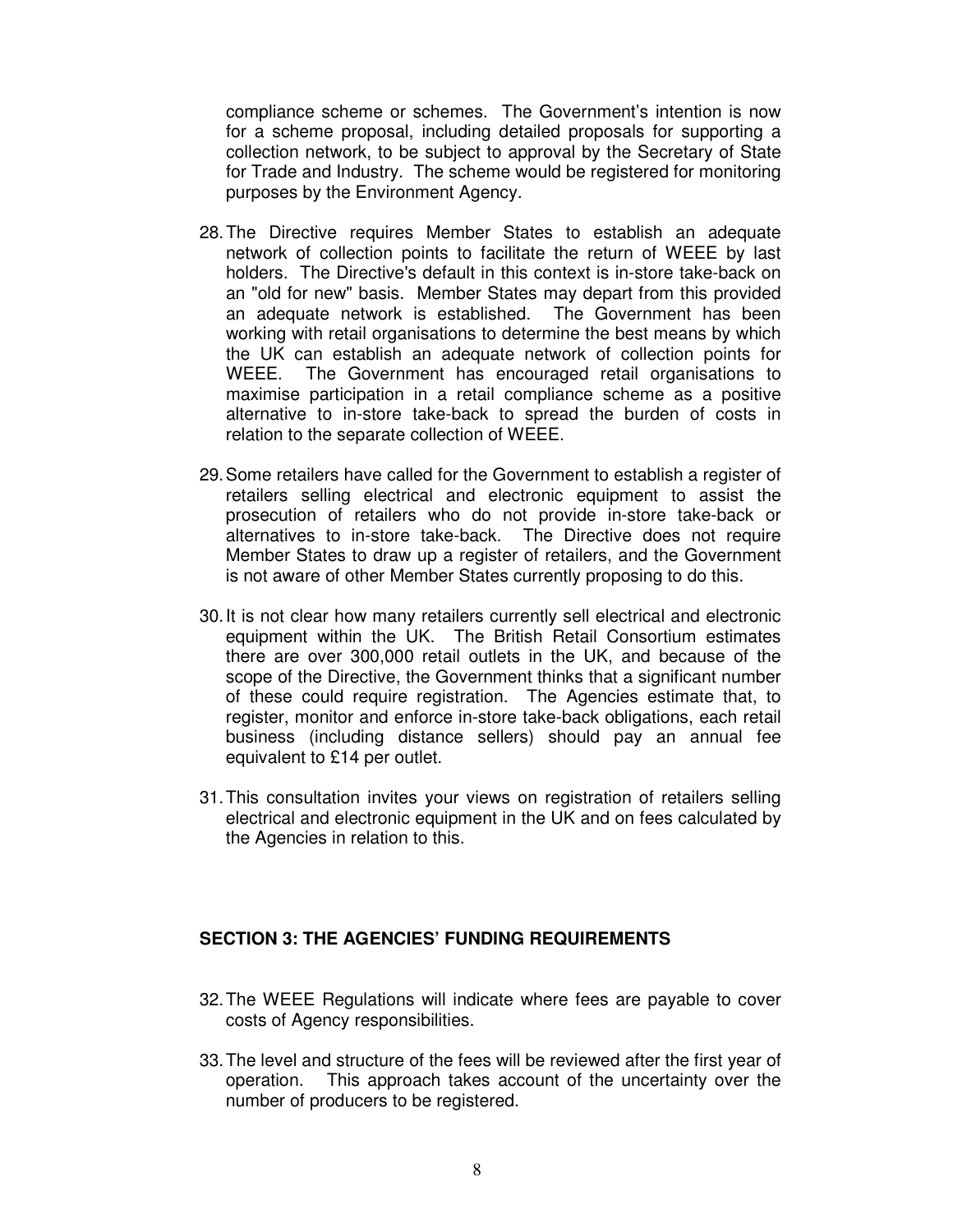- 34.The level and structure of the fees reflect cost modelling undertaken by the Environment Agency (England and Wales) on behalf of all three Agencies. All three Agencies propose to set their fees at the same levels initially.
- 35.The accompanying partial regulatory impact assessment provides more information on the cost modelling underpinning the proposed fees. This paper summarises it.
- 36.The Environment Agency's cost modelling makes some assumptions about the levels of the Agencies' activity in relation to registration and monitoring. It takes account of a central estimate of approximately 7,000 producers registering for year one. It assumes at least three producer compliance schemes and that 10% of registering producers will register individually, whilst the rest will do via membership of compliance schemes.
- 37.The modelling estimates full year costs to the Agencies of implementing the WEEE Regulations of £2.9 million.
- 38.The proposed fees are structured so that broadly they recover the regulatory effort spent on producers or on their compliance schemes.
- 39.The Agency cost estimates take account of the direct effort of registering producers and checking their market data; with a proposal for targeted visits to 15% of registered producers per annum; as well as monitoring all producers' reporting of compliance with their obligations. The Agencies will pass data on registered producers, including taking account of market entries and exits, and their market data to the Department of Trade and Industry which will establish and operate the allocation of household WEEE obligations amongst producers.
- 40.The Agency estimates of costs in relation to producer compliance schemes include the direct effort of registration, assessment and monitoring of operational plans; liaison with schemes; one proposed annual compliance visit to each scheme; and assessment of the compliance data they report.
- 41.The Agency cost estimates for monitoring of producers' compliance with their obligations take account of the direct effort of receiving, assessing and ongoing handling of compliance data from producers.
- 42.*It should be noted, in particular, that the cost estimates for monitoring producer compliance also include the monitoring of reprocessors and exporters.* The estimates have assumed 100 reprocessors and 100 exporters and include two proposed Agency monitoring visits to each per year.
- 43.The Agencies' costs have been allocated against the three producer charges set out below. The Government will be taking account of this approach in finalising the draft Regulations.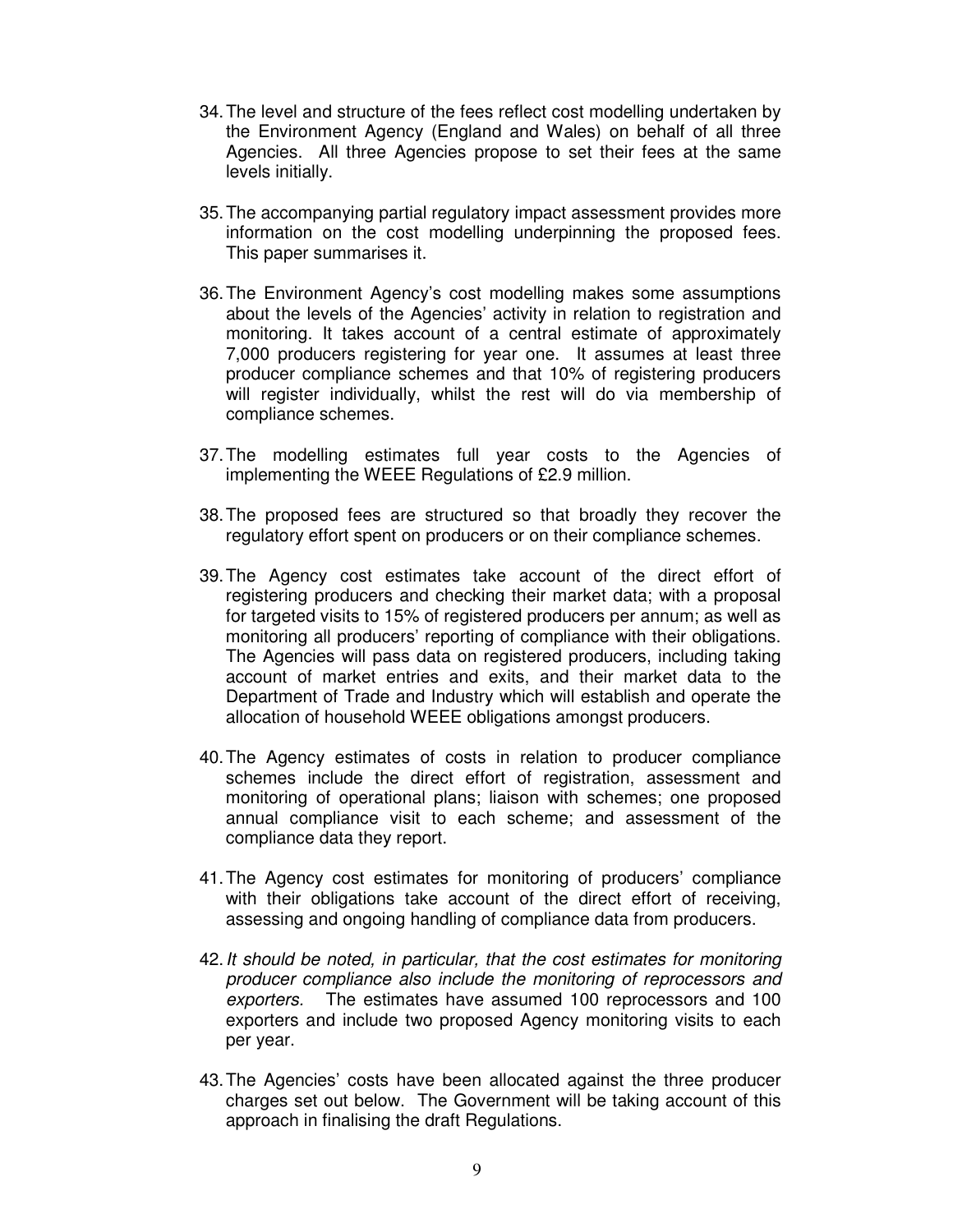- 44.*The Government is currently reviewing its approach to enforcement of the take-back obligation.* The Agencies' costs, *if* they were to register retailers for the purposes of registering, monitoring and enforcement of take-back obligations, would have be recovered by the fourth charge indicated below, levied on each retail business selling electrical and electronic equipment within the scope of the Directive. This would also apply to distance, e.g, internet, sellers. If this approach were to be pursued, the Agencies would envisage a charge to recover the costs of registration and making perhaps a three hour visit to 1% of retailers in response to queries/complaints about take-back raised by members of the public. The Agencies have assumed up to 250,000 retailers to register; with a total cost for registering them in the region of £3.9 million.
- 45.The Agencies envisage charging the retail compliance scheme according to estimates of costs associated particularly with a high anticipated level of interaction with the scheme, including in relation to the registration of participating retailers and monitoring and updating membership records in case of enquiries from retailers and the public.

| Total Charge and<br>sub-components                           | Total<br>costs to<br>Agencies | Percentage of<br>costs | Charge per<br>producer          |
|--------------------------------------------------------------|-------------------------------|------------------------|---------------------------------|
| Producer<br>registration, data<br>handling and<br>compliance | £480,167                      | 94%                    | £686                            |
| Monitoring of re-<br>processors and<br>exporters             | £29,459                       | 6%                     | £42                             |
| <b>Total charge for</b><br>individual<br>registration *      | £509,626                      | 100%                   | £730 (rounded<br>to nearest £5) |

## **Charge 1 – individually registered producers**

#### **Charge 2 – compliance scheme approval and annual maintenance**

| Total Charge and<br>sub-components                                 | Total<br>costs to<br>Agencies | Charge per<br>producer<br>scheme |
|--------------------------------------------------------------------|-------------------------------|----------------------------------|
| <b>Producer Scheme</b><br>set up and/or<br>annual<br>maintenance * | £36,795                       | £12,265                          |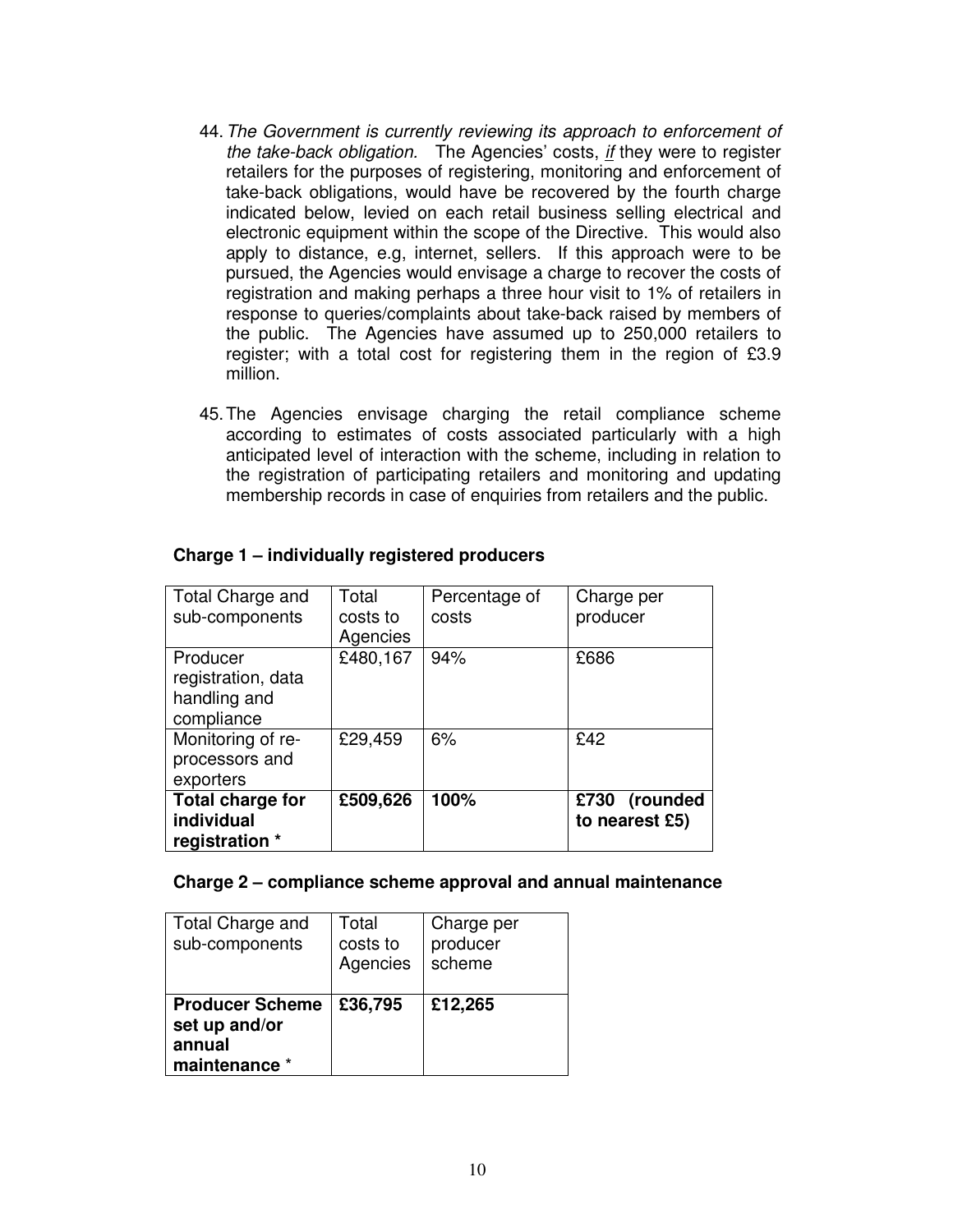# **Charge 3 – for each scheme member**

| Total Charge and<br>sub-components                               | Total costs<br>to<br>Agencies | Percentage of<br>costs | Charge per<br>producer          |
|------------------------------------------------------------------|-------------------------------|------------------------|---------------------------------|
| Receipt of data on<br>and compliance of<br>each scheme<br>member | £2,108,318                    | 89%                    | £335                            |
| Monitoring of re-<br>processors and<br>exporters                 | £265,178                      | 11%                    | £42                             |
| <b>Total charge for</b><br>producer scheme<br>members *          | £2,373,496                    | 100%                   | £380 (rounded<br>to nearest £5) |

#### *Charge 4 – for each retail business and internet seller (established in the UK) selling equipment within the scope of the Directive to UK consumers*

| <b>Total Charge and</b>  |            | Total costs   Percentage of | Charge per    |
|--------------------------|------------|-----------------------------|---------------|
| sub-components           | to         | costs                       | retail outlet |
|                          | Agencies   |                             |               |
| <b>Charge for retail</b> | £3,500,000 | 100%                        | £ 14          |
| business or              |            |                             |               |
| distance seller*         |            |                             |               |

# **Charge 5 – Retail compliance scheme approval and annual maintenance**

| Total Charge and |          | Total costs   Percentage of | Charge to |
|------------------|----------|-----------------------------|-----------|
| sub-components   | το       | costs                       | scheme    |
|                  | Agencies |                             |           |
| Scheme*          | £12.265  | 100%                        | £12,265   |

# **\* Note**

These are the charges which it is proposed to incorporate in the Regulations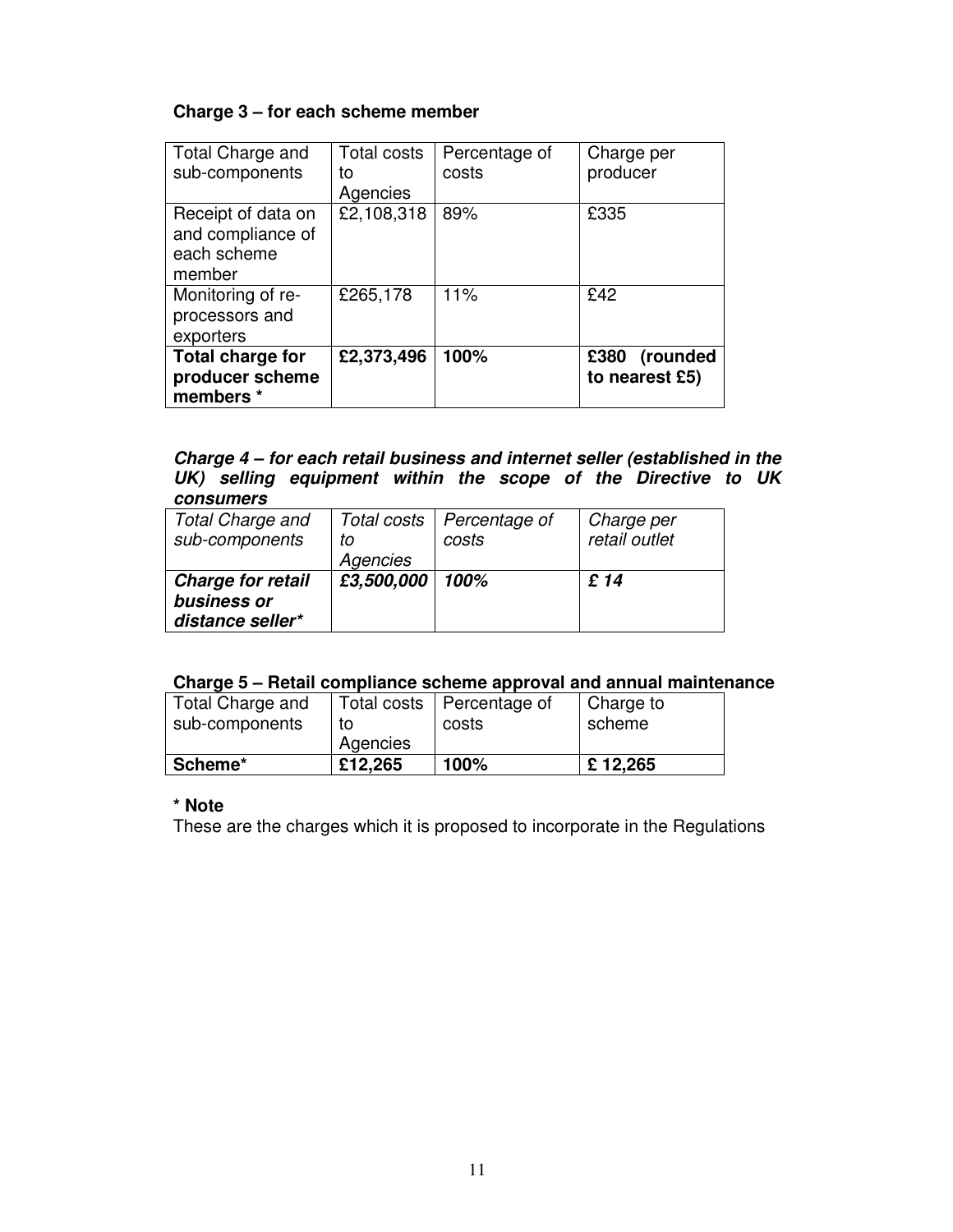# **The Consultation Questions**

Question 1. What is your view on the level and structure of the fees proposed by the Agencies ?

Question 2. What is your view on the accompanying partial regulatory impact assessment on these proposed fees ?

Question 3. Do you have comments on the Agency's modelling of registration and monitoring costs, which is summarised in the partial regulatory impact assessment ? Do you agree with their priorities ?

Question 4. What are your views on registration of retailers selling electrical and electronic equipment in the UK and on the estimates of fees calculated by the Agencies in relation to this ?